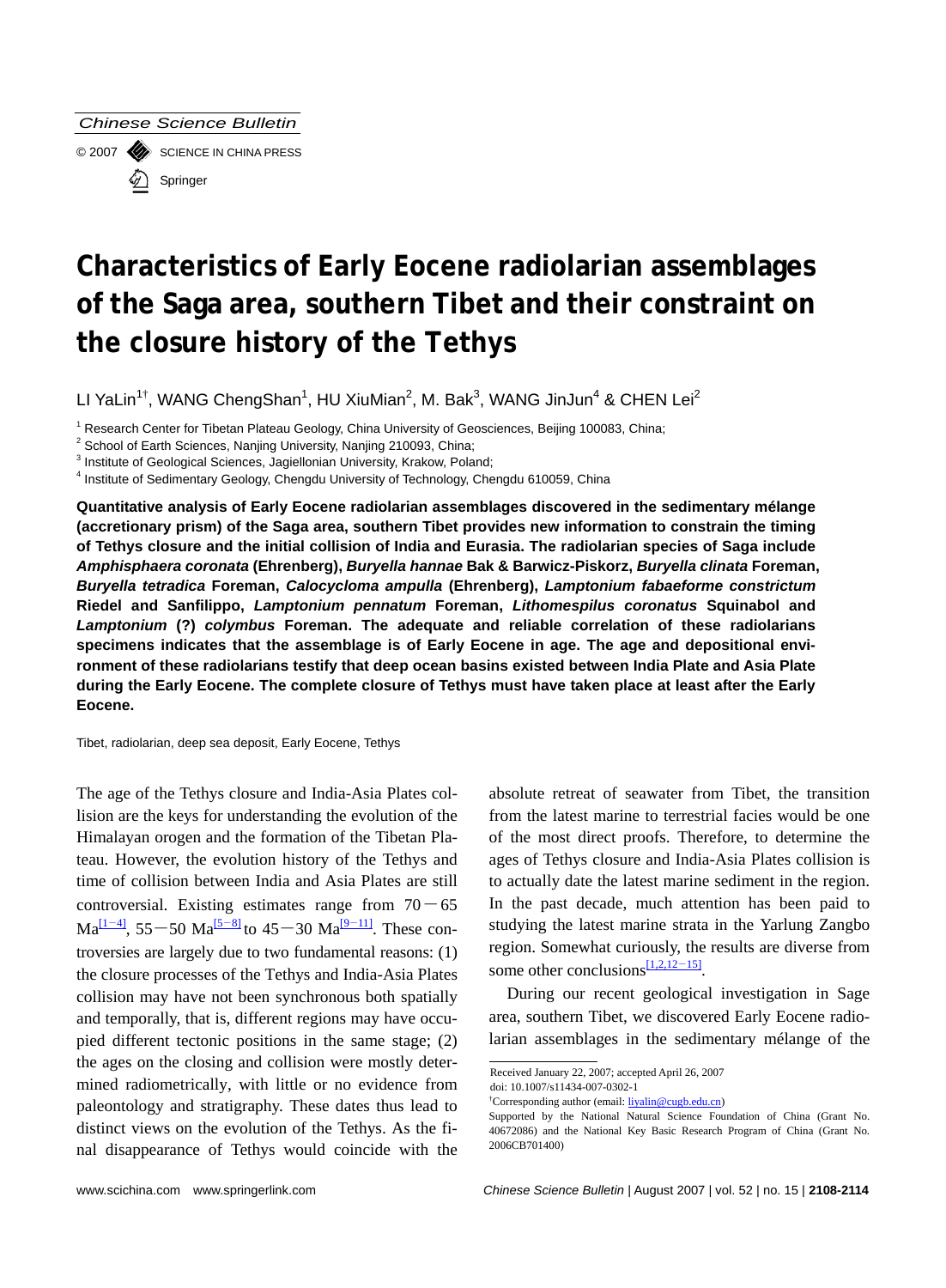Yarlung Zangbo suture, which provide direct constraint on the suturing between India and Asia Plates, and thus the closure of the Tethys. This paper presents detailed results of our paleontologic work on the radiolarians and discusses their significance in interpreting the timing of the collision between the India and Asia Plates.

### **1 Geological background and sampling**

Saga area is situated in the middle part of the Yarlung Zangbo suture, southern Tibet, representing the trace of Tethys. From north to south, there are three tectonic units including the Gangdese forearc basins, Yarlung Zangbo suture and the northern subzone of the Tethyan Himalaya (Figure 1). Each unit is divided by thrusts. Furthermore, the Yarlung Zangbo suture can be divided into the ophiolitic mélange to the north and sedimentary mélange to the south, respectively. With width of  $20-$ 30 km, the sedimentary mélange distributes between the ophiolitic mélange zone and the northern subzone of the Tethyan Himalaya. The matrixes of the sedimentary mélange consist of the Triassic-Paleogene sandstones and mudstones. However, the tectonic blocks are composed of Paleozoic-Paleogene sandstones, limestones, cherts, basalts, amphibolites, gabbros and diabases. The

blocks are different in size and lithology and the distribution is not systematic. The newly discovered Eocene radiolarians were found in this sedimentary mélange zone.

The deposits and layers in the sedimentary mélange were comprehensively studied by several geologists $\frac{116-20}{16}$ . Even to the present, however, the sequence, characteristics, ages, and the paleogeographical aspects are still being debated. The radiolarian cherts in the Sangdanlin area were previously reported by Sheng  $\frac{17}{7}$ . They were thought to be the Late Triassic and named Jilong Group<sup>[17, 18]</sup>. Several radiolarians in the Sangdanlin cherts were first described by  $Li<sup>[19]</sup>$  as Eocene-Miocene, but  $\text{Ding}^{[5]}$  $\text{Ding}^{[5]}$  $\text{Ding}^{[5]}$  reinterpreted these cherts as Paleocene Sangdanlin Fomation and related its sequence to a foreland basin resulting from the southern Asian margin loading onto the northern Indian passive continental margin. The 1:250000 geological mapping termed the Sangdanlin cherts the Denggang Formation and assigned its age to Paleogene<sup>[\[20\]](#page-6-0)</sup>. On the other hand, Chen et al.<sup>[\[21\]](#page-6-0)</sup> and  $\text{Qian}^{[22]}$  $\text{Qian}^{[22]}$  $\text{Qian}^{[22]}$  considered that the above sequences were emblematical tectonic mélange distributing in the south of the Yalung Zangbo Suture, based on deformation and structure studies.



**Figure 1** Simplified tectonic map of the study area. 1, Southern subzone of Jurassic sediments in the Tethyan Himalaya; 2, northern subzone of Jurassic sediments in the Tethyan Himalaya; 3, northern subzone of Cretaceous sediments in the Tethyan Himalaya; 4, sedimentary mélange (accretionary prism); 5, ophiolitic mélange; 6, Cretaceous sediments of the forearc basin; 7, Ecocene molasses; 8, granite; 9, thrust; 10, strike-slip fault; 11, location of radiolarian sample.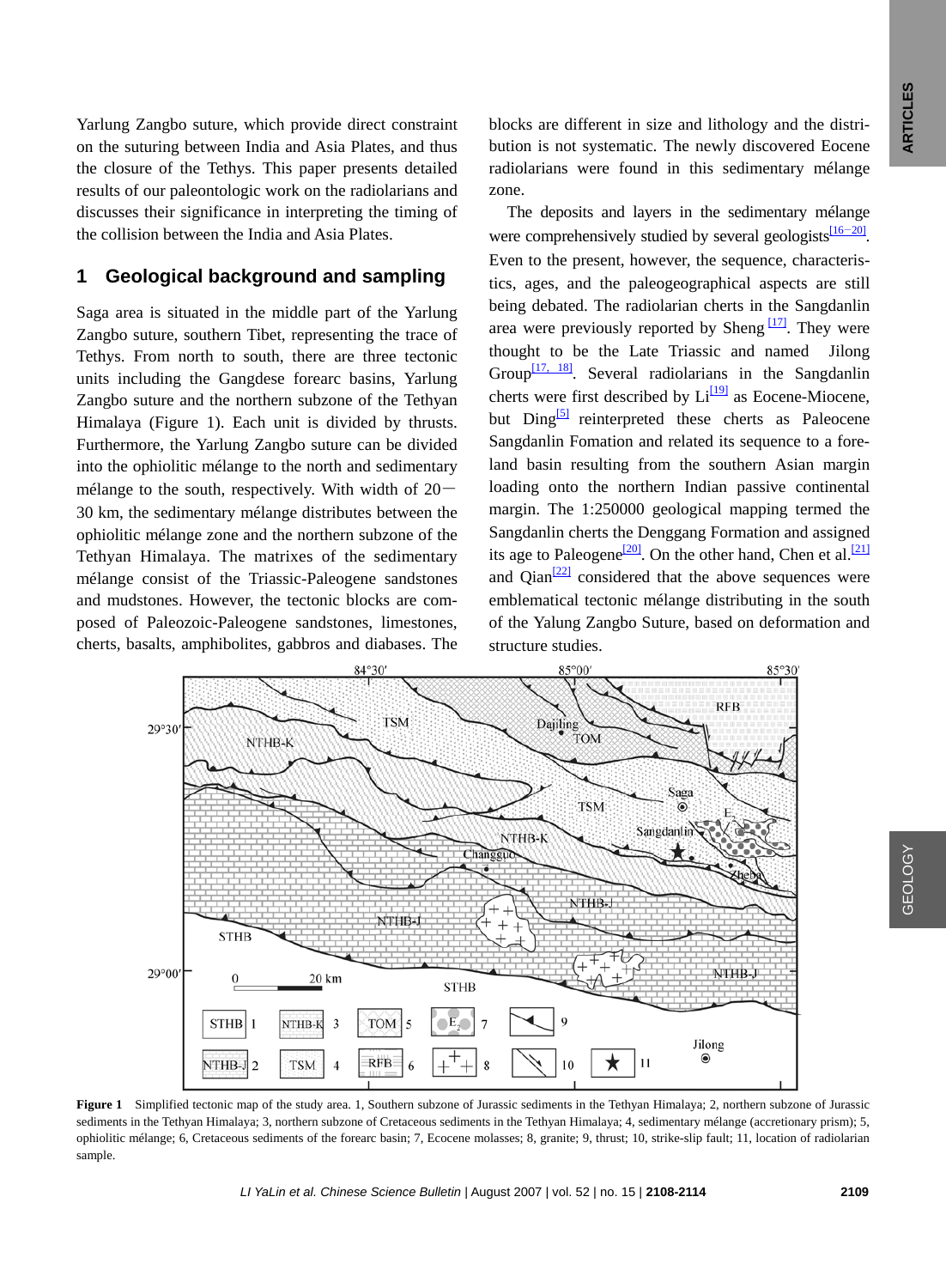

**Figure 2** Fractional stratigraphic section and sampling sites of radiolarian fossils in Sangdanlin, southern Tibet. 1, Shale; 2, siliceous shale; 3, quartz-rich sandstone; 4, greyish green chert; 5, purple chert; 6, thrust; 7, position of petrologic samples; 8, position of radiolarian samples.

Sampling localities lie at the northwest part of the Sangdanlin Village in the south of the Saga County (Figure 1). The beds in the section are north dipping and have undergone intensively deformation. The contact relationships with the overlying and underlying strata are not clear. Two thrusts and reversed folds were recognized from this section (Figure 2). Because of lack of exact sedimentary structures that can determine the way-up of the bed, it's hard to identify the reversed part. This section can be divided into three stratigraphic units based on lithology observed in the field. To the south, rocks are mainly characterized by greyish green shales and thin fine quartz-rich sandstones; the middle part is composed of greyish green shales, purple cherts, siliceous shales as well as grey quartz-rich sandstones. The northern unit is composed entirely of medium-grain quartz-rich sandstones. The content of sandstone increases from south to north. The entire section is 230 m thick, and if the reversed parts were eliminated, the true thickness is about  $85 - 90$  m.

## **2 Sample processing and age determination of radiolarian assemblage**

Ten samples for radiolarian identification were collected from the Sangdanlin sections (Figure 2). The microfossils processing and the identification were accomplished in the laboratory of Jagiellonian University, Poland. In order to make the radiolarian tests, each sample were broken into pieces of  $1-2$  cm across and dried at the temperature of 105℃. Samples were treated with hydrofluoric acid (10%) for 48 h. The residues were washed through a 61 µm sieve. The extracted radiolarians were then firstly examined under a binocular microscope. They were picked out manually from the residue. The best preserved specimens were mounted on Scanning Electron Microscope (SEM) stubs for more precise determination. More than 2000 SEM pictures were taken during the study. A great number of radiolarian fossils have been obtained in layer 11 greyish green siliceous shales (sample SDL-16f2) and layer 16 cherts (sample SDL-11f ) of the Sangdanlin section. Radiolarians recovered from samples collected are Upper Cretaceous and Eocene in age. In this paper, only some important microfossil genera and species are described and illustrated (Figure 3).

Among greyish green siliceous shales (layer 11), recognized species are *Spongosaturninus* cf. *ellipticus*  Campbell & Clark; *Pseudoaulophacus riedeli* Pessagno; *Orbiculiforma sacramentoensis* Pessagno and *Patellula planoconvexa* (Pessagno) (Figure 3,  $1-5$ ). By correlating this assemblage with the *Phaseliforma carinata* Subzone of Crucella easpartoensis Radiolarian Zone of Pessagno $\frac{[23]}{]}$  $\frac{[23]}{]}$  $\frac{[23]}{]}$ , the ages of these radiolarians in layer 11 can be assigned as the Late Cretaceous Campanian .

Radiolarians were moderately well preserved in the greyish green cherts layer 16 (sample SDL-16f2). The taxa include *Amphisphaera coronata* (Ehrenberg); *Buryella hannae* Bak & Barwicz-Piskorz, *Buryella clinata*  Foreman, *Buryella tetradica* Foreman, *Calocycloma ampulla* (Ehrenberg), *Lamptonium fabaeforme constrictum* Riedel and Sanfilippo, *Lamptonium pennatum*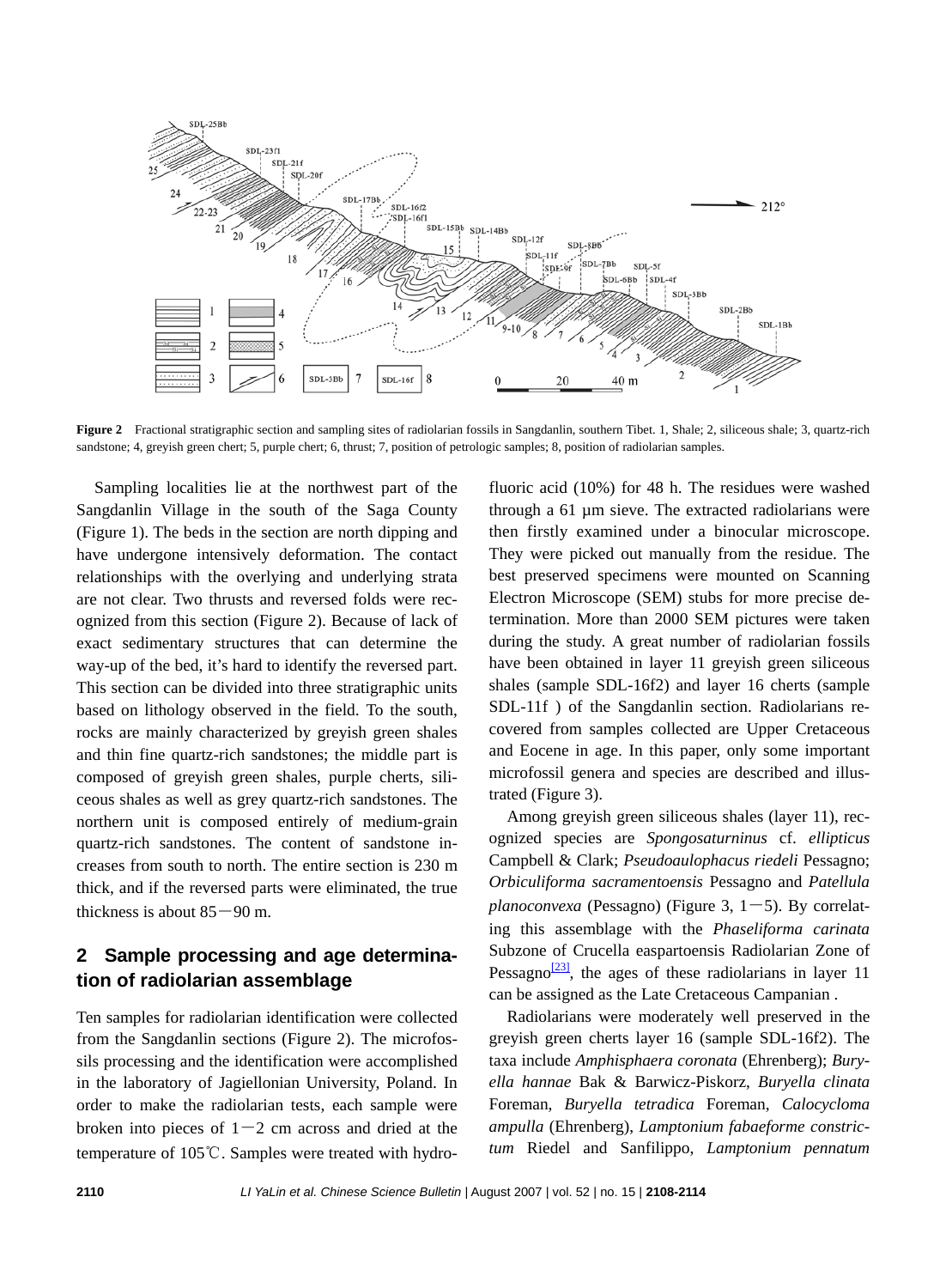Foreman, *Lithomespilus coronatus* Squinabol, *Lamptonium* (?) *colymbus* Foreman and *Amphisphaera minor minor* (Clark & Campbell), *Lamptonium sanfilippoae*  Foreman and *Lithelius minor* Jorgensen (Figure 3, 6- 17). The biostratigraphic age determination of these deposits is based on the presence of radiolarian taxa widely distributing in the Lower Eocene low-latitude, such as: *Buryella clinata* Foreman, *Buryella tetradica* Foreman, *Calocycloma ampulla* (Ehrenberg), *Lamptonium sanfilippoae* Foreman, *Lamptonium fabaeforme constrictum*  Riedel and Sanfilippo, *Lamptonium pennatum* Foreman, and *Lamptonium*(?) *colymbus* Foreman. These radio-larians are found in Cyprus<sup>[\[24\]](#page-6-0)</sup> and Mexico Gulf<sup>[25]</sup>. According to Foreman<sup>[25]</sup> and Riedel et al.<sup>[26]</sup>, these species are similar to *Buryella clinata-Thursocyrtis ampla.* Although the index species is not present herein, the co-occurrence of the above radiolarian specimens undoubtedly indicates that they are Early Eocene assemblages.

Besides the Paleogene marine sediments, a sequence of continental molasse lies  $6-7$  km away in the study area, northeast of the Sangdanlin Village (Figure 1). The molasse is composed of purple-grey conglomerates, conglomeratic sandstones and medium-coarse sandstones, and lays over the sedimentary mélange. The thickness of molasse is 294 m. Large Early Cretaceous



**Figure 3** Scanning electron microscopic images of radiolarians of the Sangdanlin section. 1 and 2, *Patellula planoconvexa,* SDL11-1, ×200; 3, *Orbiculiforma sacramentoensis*, SDL11-1, ×300; 4, *Pseudoaulophacus riedeli*, SDL11-1, ×200; 5, *Spongosaturninus* cf. *ellipticus*, SDL11-1, ×200; 6 and 7, *Amphisphaera coronata*, SDL16-2, ×250; 8, *Calocycloma ampulla*, SDL16-2, ×300; 9 and 10, *Bekoma* sp., SDL16-2, ×250; 11, *Buryella hannae*, SDL16-2×300; 12, *Buryella clinata*, SDL16-2, ×300; 13, *Buryella tetradica*, SDL16-2, ×500; 14, *Lamptonium fabaeforme constrictum*, SDL16-2, ×300; 15, *Lamptonium pennatum*, SDL16-2×250; 16, *Lamptonium* (?) *colymbus*, SDL16-2×250; 17, *Lithomespilus coronatus*, SDL16-2, ×250.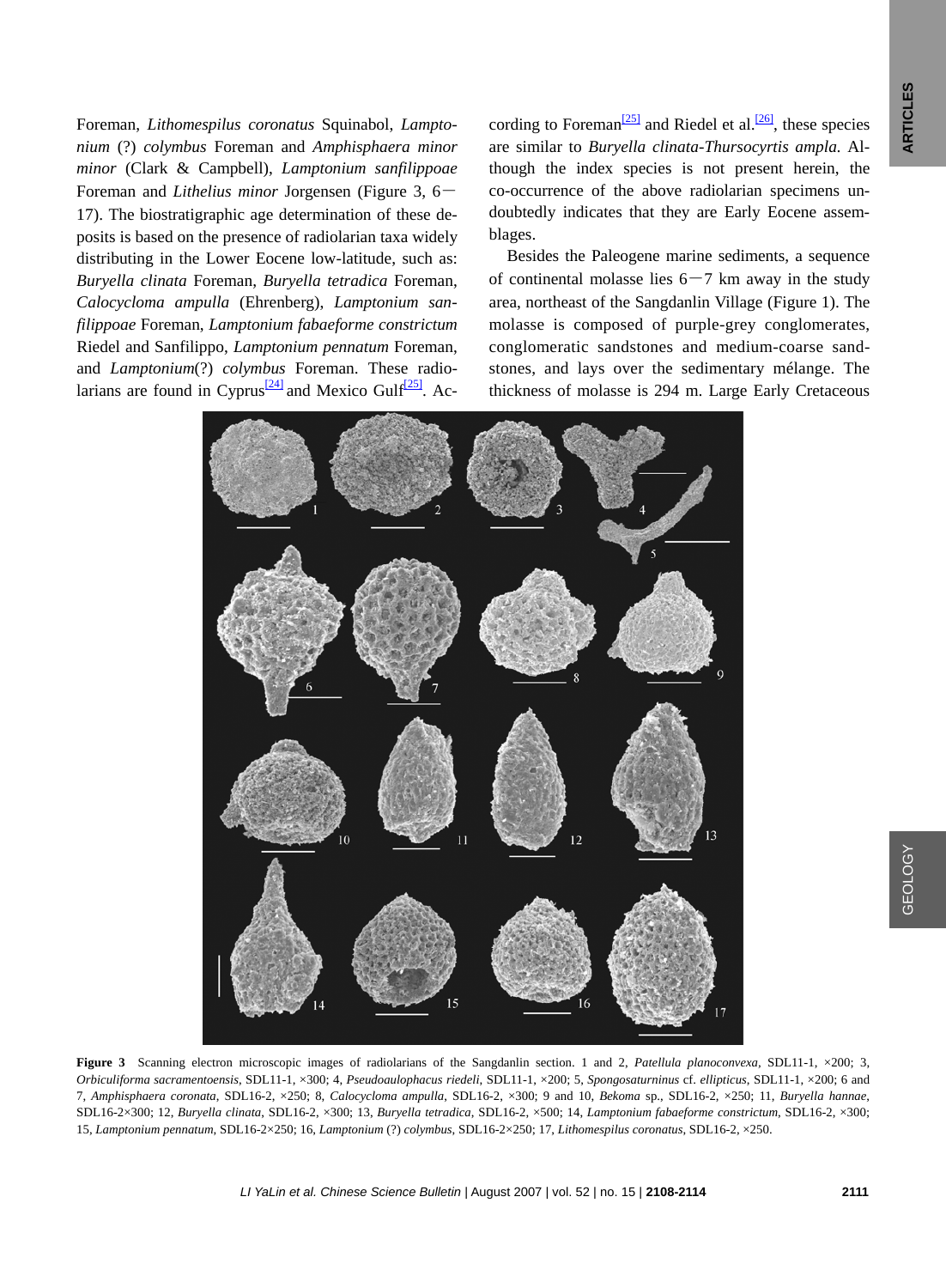radiolarians of the Barremian were found in the pebbles of conglomerates and conglomeratic sandstones. Radiolarians include *Praeconosphaera sphaeroconus* (Rust), *Mictyoditra thiensis* (Tan), *Archaeodictyomitra leptocostata* (Wu & Li), *Thanarla brouweri* (Tan), and *Hiscocapsa uterculus* (Parona). These pebbles indicate that the Early Cretaceous marine sediments are source of the molasse. Considering the sedimentary environment, the component of the pebbles as well as the unconformable contact with the mélange, it can be concluded that the deposits were developed in a molasse basin controlled by the India and Asia Plates collision. Tentatively, we applied ESR. dating to this suite of molassic deposits, and obtained  $41.2 - 46.2$  Ma (Lutetian) ages at the bottom of this deposits. The stratigraphic age not only demarcates the upper limit of the Tethysian sediments, but also indicates that the Early Eocene marine deposits at the Sangdanlin area are thus well constrained.

### **3 Discussion**

#### **3.1 Stratigraphic ages and depositional environment**

Middle Triassic (Anisian)-Late Cretaceous (Turonian) radiolarians are well developed in the Yalung Zangbo Suture Zone<sup>[27]</sup>. However, Paleocene and Eocene radiolarians are rarely reported. There are conflicts on the ages of the radiolarians in the Sangdanlin section.  $Li^{5}$ first described the Paleocene-Miocene radiolarians in thin sections and divided them into five assemblages. Because of the technical limitation in thin-section observations, the radiolarian faunas in Sangdanlin section did not arouse much attention. In fact, it has been questioned whether radiolarians of Eocene to Miocene age are present in the section. Our study, based on more abundant radiolarian faunas discovered in the Sangdanlin section, confirm the Early Eocene sediments in Saga area.

Modern radiolarian assemblage is thought to be a kind of pelagic or hemipelagic plankton. Its living space can be extended deep in the water column and often coexists with cherts. Although radiolarian cherts do not always accumulate in very deep oceanic basins (>3000 m) on the basis of the modern analogue, it is commonly thought that radiolarites deposits in various oceanic environment could be even deeper than  $300-500$  m<sup>[\[28\]](#page-6-0)</sup>. It is generally accepted that bedded radiolarian cherts usually reflect a deep water environment far away from terrigenous influx, such as oceanic basin, island arc or rift basin. In general, the radiolarians in suture zone should reflect the age of paleo-ocean and ophiolites. The radiolarian fauna found in this study occurred in a graygreenish laminated to thin-bedded cherts and siliceous shales. Horizontal laminations also well developed in the above rocks, without any shallow-water deposit marks and other fossils. These lines of evidence strongly point to deep-water setting environment for the Saga radiolarians.

#### **3.2 Tectonic attributes of radiolarian stratum**

The tectonic attributes of radiolarian-based stratum directly constrain the tectonic evolution of the study area. Namely, whether the radiolarian stratum was part of normal deposition in a foreland basin<sup>[5]</sup> or abundant in the Tethyan Ocean would have distinct implications. The Sangdanlin section comprises asynchronous deposits in ages, such as Triassic, Cretaceous, Paleocene, and Eocene<sup>[5,17,19]</sup>, based on the radiolarians discovered by us and others. This has led to the different age and strata division, including the Late Triassic Jilong Group $\frac{18}{8}$  and the Paleocene Sangdanlin Formation<sup>[5]</sup>. Our newly discovered Eocene radiolarians assemblage in the same section indicates that this marine stratum is made up of various deposits in age and environment, and is characterized by non-Smith stratigraphy. We also noticed that the tight-reversed folds and thrusts are common in this marine stratum suggesting that they undergone intensive deformation, similar to the mélange of the Yalung Zangbo suture in structure style $\frac{[21, 22]}{[21, 22]}$ . For instance, two episodes of reversed and layer-paralleled thrusts can be distinguished in the range of 200 m from the Sangdanlin section. These tectonic imprints indicate that this section is one of the tectonic slices in the sedimentary mélange, south of the Yalung Zangbo Suture.

Previous work restricted the Zheba Group in the Paleocene and was assigned to the deposits of foreland  $basin^{\{5\}}$ , the lower cherts were named the Sangdanlin Formation and the upper clastic rocks were the Zheya Formation. In this study, we re-investigated the lower cherts in the Zheba area, and found abundant Late Barremian to Early Aptian radiolarians of Early Cretaceous. The main species are *Archaeodictyomitra lacrimula*  (Foreman), *Archaeodictyomitra leptocostata* (Wu & Li), *Archaeodictyomitra mitra* Dumitrica, *Hiscocapsa grutterinki* (Tan), *Praeconosphaera sphaeroconus* (Rust),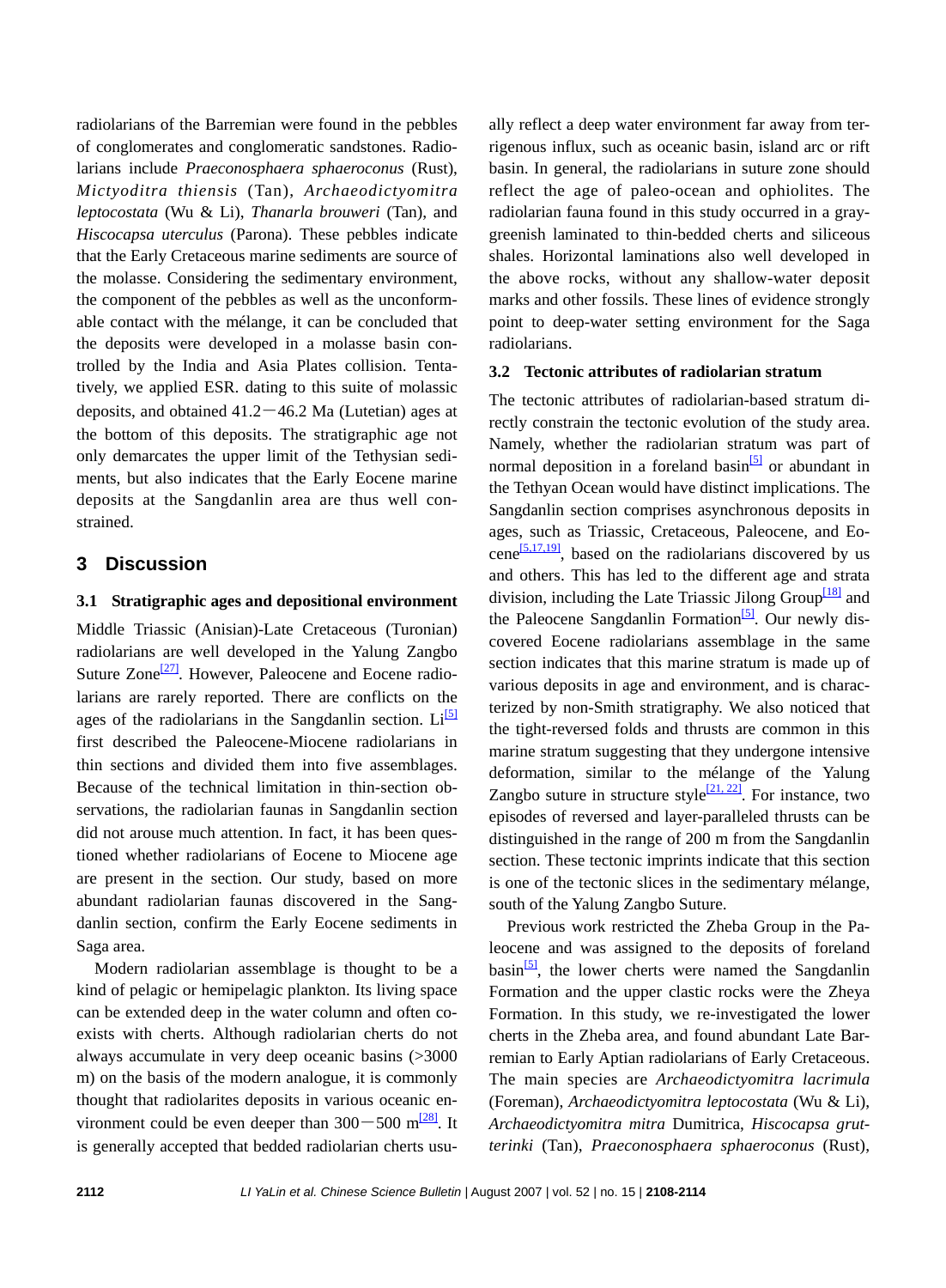<span id="page-5-0"></span>*Pseudodictyomitra lanceloti* Schaaf, *Pseudodictyomitra lodogaensis* Pessagno, *Thanarla brouweri* (Tan), *Thanarla pacifica* Nakaseko and Nishimura. These radiolarians indicate that the lower part of the Zheba Group was Cretaceous in age. Moreover, the cherts and clastic rocks are usually divided by faults and disorderly in sequence. The top and bottom boundaries of the section cannot be identified in the field. The thickness of sediments distinguished from the wedge-shaped structure in foreland basin. Structure analysis reveals that Zheba Group comprised large tectonic blocks and underwent intricately deformation, similar to the Sangdanlin section.

From the peculiarities above, it can be inferred that the cherts in study areas vary in age, and are remnants of the Tethyan Ocean which were mixed during subduction of the Tethyan crust and perched in sedimentary mélange as tectonic blocks. The rock associations and deformation style indicate the existence of the Tethyan Ocean along the Yalung Zngbo Suture.

In addition, Wan et al. $\frac{[29]}{[29]}$  reported the Early Eocene foraminiferal marine stratum at Zhongba, west of our study area, and named it the Jialazhi Formation covered by the Middle Eocene Gangdese Group.  $Li^{[14]}$  found a

- 1 Willems H. Sedimentary history of the Tethys Himalaya continental margin in the South Tibet (Gamba, Tingri) during Upper Cretaceous and Paleogene (Xizang Autonomous Region, P. R. China). In: Willems H, eds. Geoscientific Investigations in the Tethyan Himalayas. Berichte aus dem Fachbereich Geowissenschaften, der Universität Bremen, 1993, 38: 49―181
- 2 Rowley D B. Age of initiation of collision between India and Asia: a review of stratigraphic data. Earth Planet Sci Lett, 1996, 145:1―13 [\[DOI\]](http://dx.doi.org/10.1016/S0012-821X(96)00201-4)
- 3 Yin A, Harrison T M. Geologic evolution of the Himalayan-Tibetan orogen. Annu Rev Earth Planet Sci, 2000, 28, 211―280 [\[DOI\]](http://dx.doi.org/10.1146/annurev.earth.28.1.211)
- 4 Klootwijk C, Gee J, Peirce J, et al. An early India-Asia contact: Paleomagnetic constraints from Ninetyeast Ridge, ODP Leg 121. Geology, 1992, 20: 395―398 [\[DOI\]](http://dx.doi.org/10.1130/0091-7613(1992)020<0395:AEIACP>2.3.CO;2)
- 5 Ding L. Paleocene deep-water sediments and radiolarian faunas: Implications for evolution of Yarlung Zangbo foreland basin, southern Tibet. Sci China Ser D-Earth Sci, 2003, 46(1): 84―96
- 6 Patzelt A, Huamei L J, Wang J D, et al*.* Palaeomagnetism of Cretaceous to Tertiary sediments from southern Tibet: Evidence for the extent of the northern margin of India prior to the collision with Eurasia. Tectonophysics, 1996, 259: 259―284 [\[DOI\]](http://dx.doi.org/10.1016/0040-1951(95)00181-6)
- 7 Beck R A, Burbank D W, Sercombe W J, et al. Stratigraphic evidence for an early collision between northwest India and Asia. Nature, 1995, 373: 55―58 [\[DOI\]](http://dx.doi.org/10.1038/373055a0)
- 8 Besse J, Courtillou V, Possi J P. Paleomagnetic estimates of crustal shortening in the Himalayan thrusts and Zangbo suture. Nature, 1984,  $311: 621 - 626$  [\[DOI\]](http://dx.doi.org/10.1038/311621a0)

sequence of mid-late Eocene  $(50-40$  Ma) marine sediments at Zhepure in Tingri area. These localities share the same tectonic features with the Saga area; indicating that the Tethyan Ocean developed along these regions during Early Eocene.

#### **4 Conclusions**

The discovery and documentation of Early Eocene radiolarian assemblages in the Saga area suggest that the Sangdanlin section is made up of multiple deposits of contrasted ages and is probably a large block within a tectonic mélange. The existence of deep-sea deposits in Saga area extends the duration of the Tethys Ocean to Early Eocene. The main implication of this finding is that India-Asia Plates collision must have taken place after Early Eocene. These new observations provide significant evidence for understanding the timing of the Tethys closure and constraining the entire collision of India-Asia Plates blocks.

*The authors thank Dr. Wei Yushuai, Wu Xinhe and Wang Licheng for assistance in the field work, and are also thankful to Prof. Xixi Zhao and Réjean Hébert for comments and improvement on the manuscript.*

- 9 Patriat P, Achache J. India-Eurasia collision chronology has implications for crustal shortening and driving mechanism of plates. Nature, 1984, 311: 615―621 [\[DOI\]](http://dx.doi.org/10.1038/311615a0)
- 10 Hodges K V. Tectonics of the Himalaya and southern Tibet from two perspectives. Geol Soc Am Bull, 2000, 112 (3): 324―350 [\[DOI\]](http://dx.doi.org/10.1130/0016-7606(2000)112<0324:TOTHAS>2.3.CO;2)
- 11 Aitchison J C, Davis A M. Evidence for the multiphase nature of the India-Asia collision from the Yarlung Tsangpo suture zone, Tibet. In: Malpas J, Fletcher C J N , Ali J R, et al., eds. Aspects of the Tectonic Evolution of China. Spec Publ Geol Soc Lond, 2004, 226: 217―233
- 12 Searle M P, Windley B F, Coward M P, et al. The closing of Tethys and tectonics of the Himalaya. GSA Bull, 1987, 98:678―701
- 13 Deway J F, Robert F R S, Shackleton R M, et al. The tectonic evolution of the Tibetan Plateau. Phil Trans R Soc London, 1988, A327: 379―413
- 14 Li X H, Wang, C S, Hu X M, et al. The Pengqu Forma t ion: a New Eocene Stratigraphical Unit in Tingri Area, Tibet. J Stratigr (in Chinese), 2000, 24(3): 243―248
- 15 Li G B, Wan X Q, Liu, W C, et al. Discovery of Paleogene marine stratum along the southern side of Yarlung Zangbo suture zone and its implications in tectonics. Sci China Ser D-Earth Sci, 2005, 48 (5 ): 647―661
- 16 Bédard É, Hébert R, Guilmette C, et al. Geochemistry of mafic and ultramafic rocks from Saga and Sangsang ophiolites, Yalung Zangbo Suture Zone, Southern Tibet. In: Workshop Abstract Volume 22nd HKTW, Hong Kong. in press
- 17 Sheng J Z. Radiolarian faunas of the Gyirong group in the Qomolangma region. In: Report of the Scientific Expedition to the Qomo-